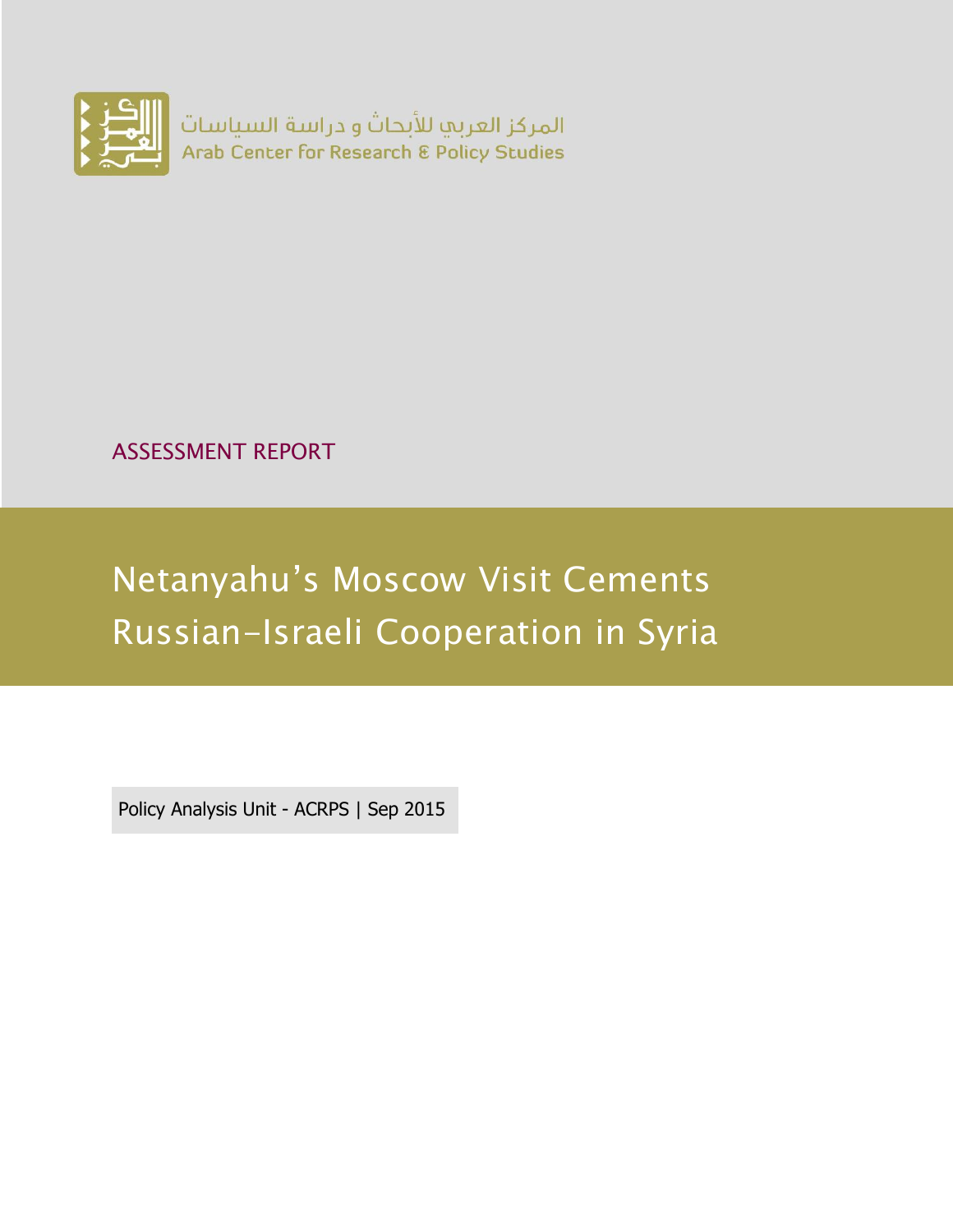Netanyahu's Moscow Visit Cements Russian-Israeli Cooperation in Syria

Series: Assessment Report

Policy Analysis Unit | October 2015

\_\_\_\_\_\_\_\_\_\_\_\_\_\_\_\_\_\_\_\_\_\_\_\_\_\_\_\_

Copyright © 2015 Arab Center for Research and Policy Studies. All Rights Reserved.

The Center's paramount concern is the advancement of Arab societies and states, their cooperation with one another and issues concerning the Arab nation in general. To that end, it seeks to examine and diagnose the situation in the Arab world - states and communities- to analyze social, economic and cultural policies and to provide political analysis, from an Arab perspective.

The Center publishes in both Arabic and English in order to make its work accessible to both Arab and non-Arab researchers.

#### **Arab Center for Research and Policy Studies**

PO Box 10277 Street No. 826, Zone 66

Doha, Qatar

Tel.: +974 44199777 | Fax: +974 44831651

[www.dohainstitute.org](file:///C:/Users/dena.qaddumi/Desktop/www.dohainstitute.org)

The Arab Center for Research and Policy Studies is an independent research institute and think tank for the study of history and social sciences, with particular emphasis on the applied social sciences.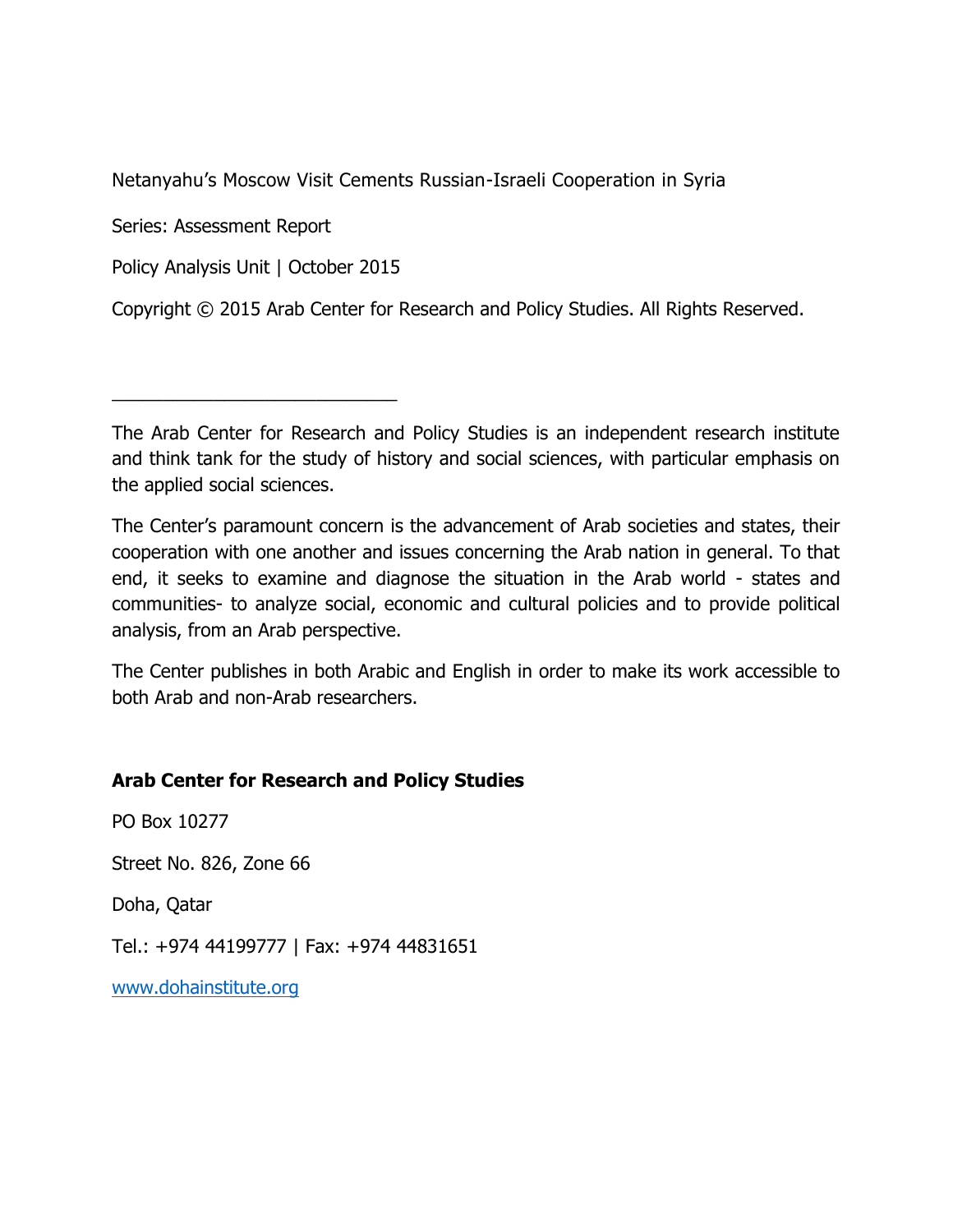## Table of Contents

| Introduction                                |   |
|---------------------------------------------|---|
| Russian Escalation and the Israeli Response |   |
| Aims of the Netanyahu Visit                 |   |
| Conclusion                                  | 4 |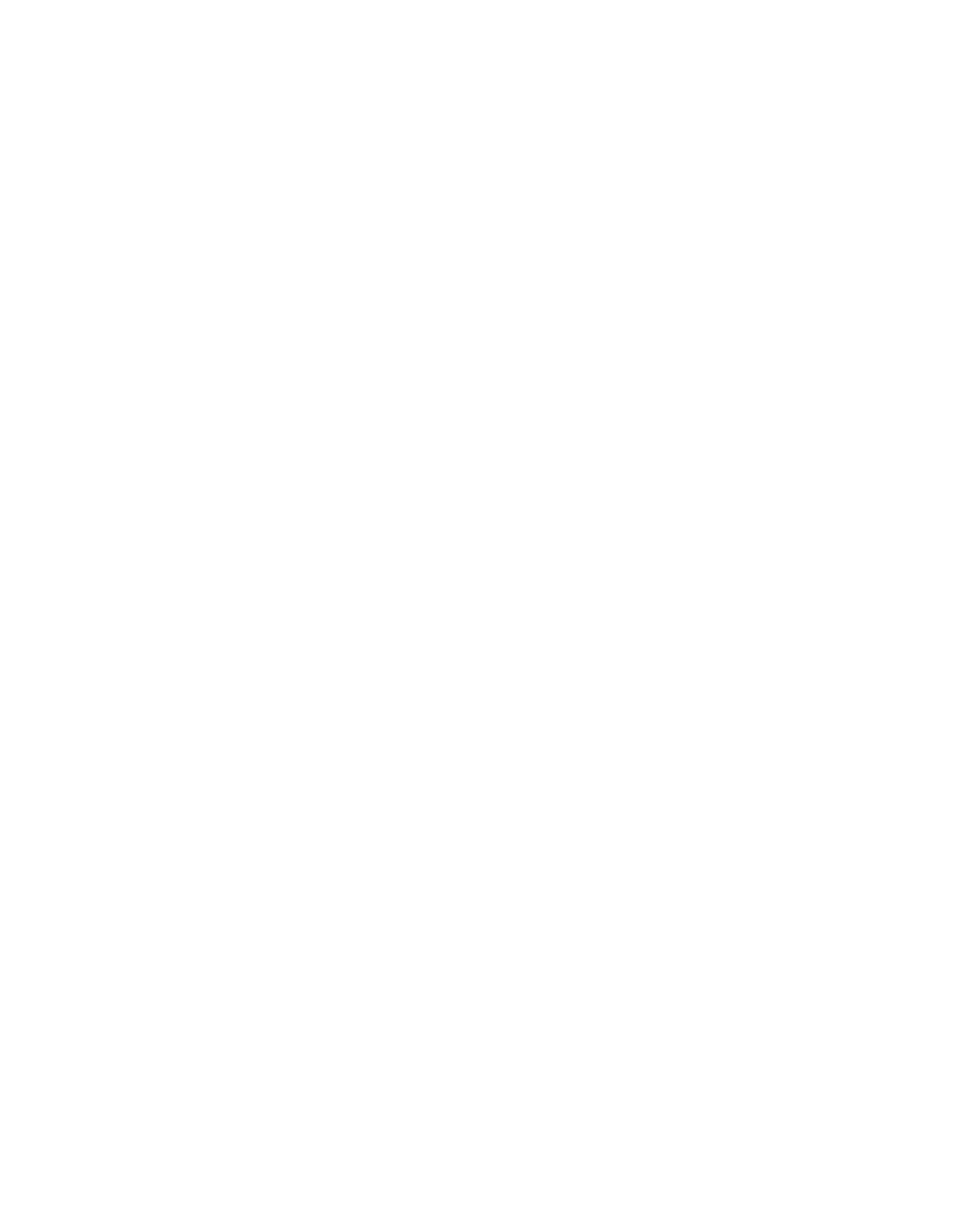#### <span id="page-4-0"></span>Introduction

 $\overline{a}$ 

No sooner had Russia announced it would be intensifying the support it provides to Bashar al Assad's regime, than Israel's leadership requested a top-level meeting at the Kremlin with the stated aim of coordinating military efforts in the Syrian theater. Moscow immediately welcomed the Israeli suggestion, and President Putin's spokesman set aside September 21 for Israeli Prime Minister Benjamin Netanyahu's visit to Moscow.<sup>1</sup> A number of high-ranking Israeli military and intelligence officials accompanied Netanyahu on what was his fifth trip to Russia over six years as premier, including: Chief of the General Staff Gadi Eizenkot; Chief of Military Intelligence, Herzl Halevi; National Security Chief Yossi Cohen; and the government's Military Secretary Eliezer Toledano.

In addition to the discussions between Netanyahu and Putin, which lasted for more than two hours, Eizenkot held a separate meeting with his Russian counterpart to allow the two sides to discuss the fallout for Israel of an increased Russian military presence in Syria. The two Generals agreed to form a joint military committee, to be chaired by their respective Deputies, which would oversee airspace, maritime boundaries, and cyberspace during the conflict, to prevent any unintentional or "friendly fire" incidents between the two sides. The purview of the committee, which is scheduled to hold its first meeting on October 25, will notably include the activities of the Israeli Air Force in Syrian airspace."<sup>2</sup>

### <span id="page-4-1"></span>Russian Escalation and the Israeli Response

While the exact size and nature of the military forces which Russia has deployed to Syria remains unclear—just as Moscow's ultimate endgame remains shrouded in secrecy—the Israelis nonetheless view Russia's expanded intervention in Syria as a development that could ultimately serve their policy aims. From an Israeli perspective, an increased Russian military presence in Syria will prevent the downfall of the Assad regime, thus prolonging the conflict while simultaneously depleting the resources of the

<sup>&</sup>lt;sup>1</sup> "Netanyahu to Russia next week for talks on Syria: Israeli official", Reuters, September 16, 2015: <http://www.reuters.com/article/2015/09/16/us-mideast-crisis-israel-russia-idUSKCN0RG1B820150916>

<sup>&</sup>lt;sup>2</sup> "Israeli, Russian Armies to form Joint Committee on Syria Actions", Gili Cohen, *Haaretz* (English edition), September 22, 2015:<http://www.haaretz.com/news/diplomacy-defense/.premium-1.677080>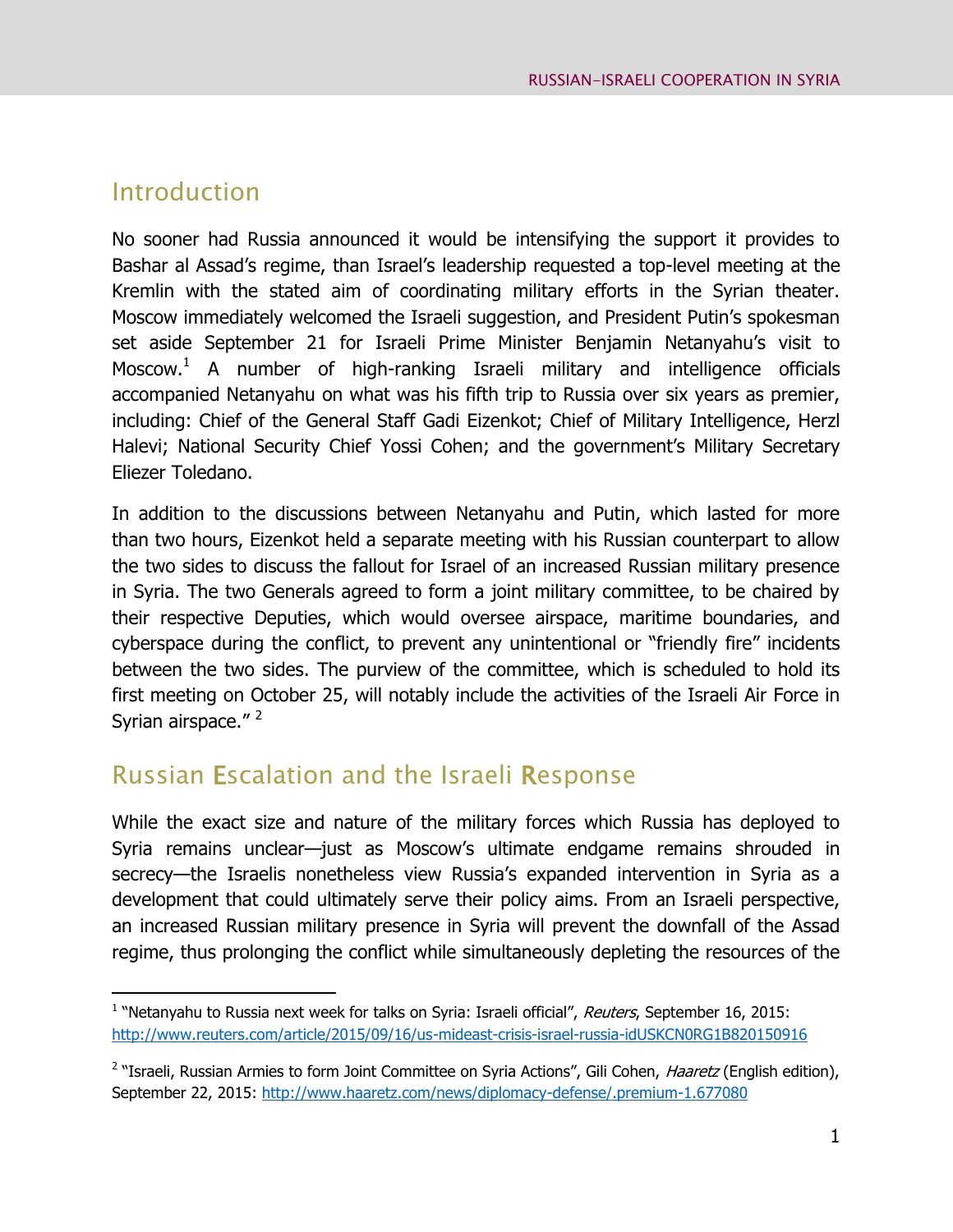Syrian state and people. It will also, Israeli military analysts predict, turn the Syrian coast—a region they refer to as "Syria Minor"—into a Russian sphere of influence in which Bashar al Assad is kept in power. This fits in to a wider Israeli strategy, declared at the outset of the Syrian revolution, where a weakened Bashar al Assad would remain in power as a titular head of state with whom compromises could be reached. Israeli worries, meanwhile, revolve around Tel Aviv's continued ability to impose its own "red lines" on the progress of events on the ground in Syria, amidst a notably enlarged Russian military presence in Syria.

The restrictions which the Israelis placed on Damascus at the outset of the revolution, threatening military intervention if they were violated, included: that the Syrian regime shall not transfer heavy artillery, chemical weapons, advanced air defense systems, long-range surface-to-surface or any anti-ship missiles to Hezbollah or other groups in Lebanon; and that Iranian or Hezbollah forces would not be allowed into the territories adjoining the Israeli-occupied Golan Heights and the de-facto armistice line between Syria and Israel. Nevertheless, Israel has welcomed Iranian and Hezbollah armed support for the Syrian regime, viewing this intervention on the part of the Shia partisans as inflaming the sectarian conflict in Syria and the wider Arab Middle East, while ensuring a prolonged conflict in Syria. Such military involvement would also, Israeli military analysts believed, help to tie up Hezbollah and Iran in a war of attrition and thereby deplete their resources. Since 2013, the Israeli military has enforced these "red lines" through no fewer than 10 air strikes carried out against military targets across Damascus and Latakia provinces, to which there was no Syrian response.<sup>3</sup>

### <span id="page-5-0"></span>Aims of the Netanyahu Visit

In visiting Russia, Netanyahu sought to arrive at a number of compromises and concessions with the Kremlin over certain key issues, including: ensuring freedom of action for the Israeli military across Syrian territory, given the presence of Russian forces across the Syrian coast, and the prevention of any unintentional clashes between the Russian and Israeli militaries. Further to this, Netanyahu also sought Russian assistance in preventing the transfer of weapons from Syria to Hezbollah in Lebanon; that Iranian and Hezbollah forces would not be allowed into the areas adjacent to the armistice line along the Israeli-occupied Golan Heights; a guarantee that those Iranian

 $\overline{a}$ 

<sup>&</sup>lt;sup>3</sup> "For Israel, Syria Red Lines Matter More than a Hotline to the Kremlin", Amos Harel, *Haaretz* (English edition), September 30, 2015:<http://www.haaretz.com/news/diplomacy-defense/1.677183>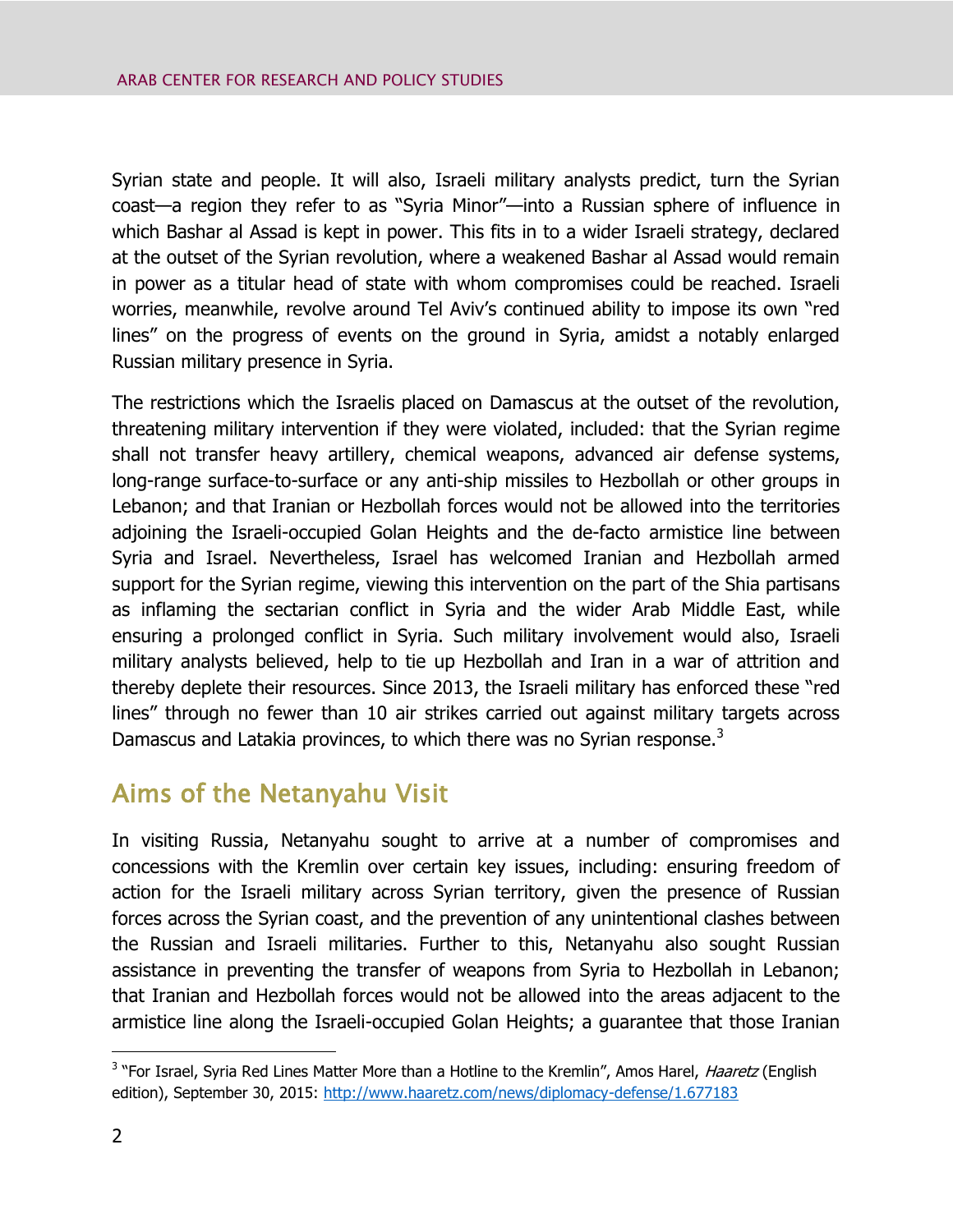and Hezbollah forces present in Syria would not threaten Israeli security; and a confirmation of previous Russian-Israeli understandings, such as that Moscow not pass on to Syria any weapons that would overturn or damage Israel's qualitative military edge, in particular with regards to advanced anti-aircraft missiles systems.<sup>4</sup>

The Israeli prime minister affirmed the necessity of Russian-Israeli coordination on Syria in addresses given both before and after his meeting with President Putin, also highlighting the importance of avoiding "misunderstandings" between the two sides. Netanyahu affirmed that Israel was working to prevent the transfer of advanced weapons from Syrian territory into Hezbollah's hands, as well as to prevent Hezbollah and Iran from engaging Israel on a new front in the Golan Heights. According to the Israeli premier, the increase in numbers of Russian troops in Syria over the previous few weeks would not deter the Israelis from these aims<sup>5</sup>. Leaving no room for doubt on the sincerity of these pledges, Netanyahu emphasized that the presence of high-ranking military officers accompanying him to Moscow was a means of avoiding any misunderstandings.

For his part, President Putin made clear that Russia has always behaved responsibly in its operations throughout the Middle East, adding that Moscow "denounces" rocket attacks against Israeli locations. While he made clear his belief that the Syrian military could not afford to be drawn into a new battleground along the Golan Heights, he added that he nonetheless "understands [Israeli] concerns" with respect to that risk $<sup>6</sup>$ .</sup> Such statements by the Russian president underscore the significance he places on relations with Tel Aviv, the site of his first official visit following his second ascendancy to the presidency in May of 2012. For Israel, in its trepidation towards the revolutions of the Arab Spring, has more in common with Moscow than with Washington.

 $\overline{a}$ 

<sup>&</sup>lt;sup>4</sup> Udi Dekel, "The Time is Ripe to Change the Rules of the Game over Syria", Volume 750 of *Insight* (Hebrew edition), published by the Israeli Institute for National Security Studies (INSS), September 24, 2015

<sup>&</sup>lt;sup>5</sup> "Netanyahu tells Putin: I Came to Moscow to Prevent Misunderstandings between IDF and Russian Forces in Syria", Barak Ravid, Haaretz (English edition), September 21, 2015: <http://www.haaretz.com/news/diplomacy-defense/.premium-1.676988>